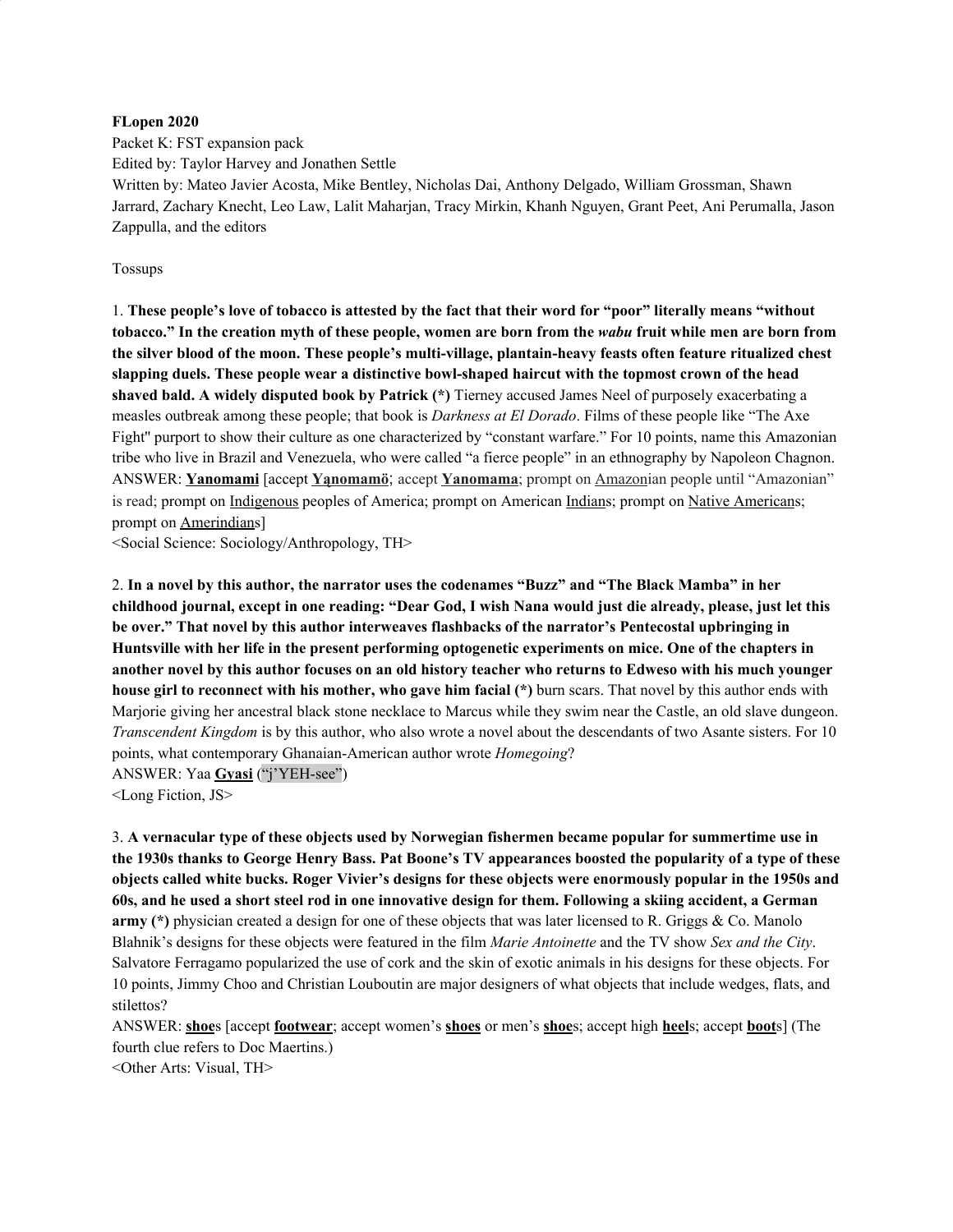4. **John Chamberlain criticized James I for pursuing a diplomatic solution to atrocities committed by this group, which were addressed in the Treaty of Southampton. Niels Steensgaard argued that this group used rational violence to revolutionize a system that J. C. van Leur characterized as "peddling." Nathaniel** Courthope's struggle against this group is the subject of a book by Giles Milton. In Islands of Angry Ghosts, **Hugh Edwards recounts a mutiny and massacre led by this group's member (\*)** Jeronimus Cornelisz. Members of this group waterboarded and executed English merchants in the Amboyna massacre. To justify this group's seizure of the Portuguese carrack *Santa Carina*, Hugo Grotius wrote *Mare Liberum*. Admiral Koxinga ousted this group from Taiwan after besieging Fort Zeelandia. For 10 points, name this joint-stock trading company that operated out of Batavia.

ANSWER: **Dutch East India** Company [or **United East India** Company; or *Vereenigde Oostindische Compagnie*; prompt on the Dutch or people from the Netherlands] (The Giles Milton book is *Nathaniel's Nutmeg*.) <Commonwealth/International History, GP>

5. **When these devices use medium cut-off membranes, whose MWRO and MWCO are close to each other, increased convective transport allows them to remove more so-called "middle molecules". Historically, these devices had parallel plate and coil geometries, but current designs use thousands of hollow cellulose triacetate** fibers. K-t over V is an index for these machines' adequacy. Other factors used to evaluate these machines' **performance are beta-2 micro·globulin clearance and KUF ("K-U-F"), or coefficient of (\*)** ultrafiltration. Bubble traps in the outlet of these devices prevent air embolisms. These devices transport a solution of electrolytes and glucose in ultrapure water to remove toxins. For 10 points, the only successful long-term ex vivo organ substitution therapy uses what machines to treat patients with end-stage renal disease? ANSWER: hemo**dialysis** machines [or hemo**dialyzer**s; accept **artificial kidney**s; accept peritoneal **dialysis** machines; prompt on ultrafilters]

<Other Science: Engineering, JS>

6. This event signals the beginning and end of a passage of a play in which two women repeatedly sing phrases like "think it is" and "lovelovelove" and quickly ask, "Philip need help you sir?" In a different play, this event occurs after a man misidentifies Hemingway as the author of *The Sound and the Fury*. A character in another play states, "experience teaches us that" when one observes this event, "it's because there is never anyone **there," but is proven wrong by the entrance of the (\*)** Fire Chief. The line "Excuse me. Is this chair taken?" follows the first of many instances of this event that "reset" a conversation between Betty and Bill in David Ives's play *Sure Thing*. The first line of "Elegy Written in a Country Churchyard" mentions one of these events that marks the "parting day." For 10 points, Victor Hugo's Quasimodo performs what action at Notre Dame Cathedral to signal the hour?

ANSWER: **ring**ing a **bell** [or **ring**ing a **doorbell**; accept **toll**ing a bell; accept a **knell**; prompt on jumps or breaks in time by asking "what sound accompanies those jumps in time?"; reject "ringing of a telephone"] (The play mentioned in the first line is *Philip Glass Buys a Loaf of Bread*.) <Other Literature, AP>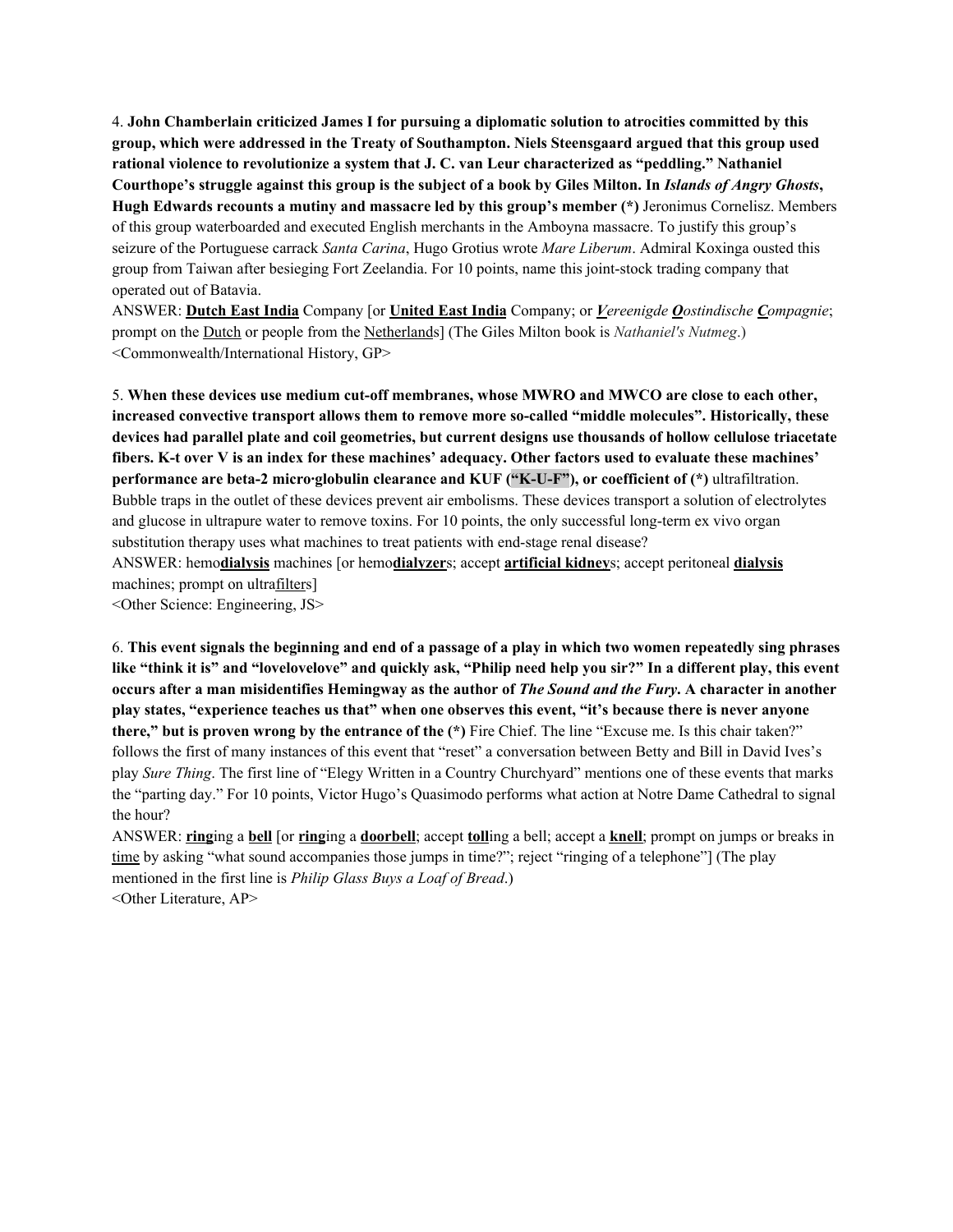7. Frustrations with Congress's refusal to extend the FEPC to accomplish this goal led a president to form a **committee that published** *To Secure These Rights***. The Gillem Board was tasked with investigating this goal and recommended 10 percent quotas to accomplish it. The beating of Isaac Woodard directly influenced a president to take action on this issue. Though Henry Stimson opposed this goal, his successors James (\*)** Forrestal and Louis Johnson began to implement it. An executive order to accomplish this task directly led to the creation of the Dixiecrats. The Fahy Commission oversaw this process, which was done partly to gain Democratic African American votes for the 1948 election. For 10 points, identify this action undertaken by Harry S. Truman with Executive Order 9981, which resulted in blacks and whites serving the same units in the Korean War. ANSWER: **desegregation** of the United States **Military** [accept **integration** of the United States **Military**; accept U.S. **Armed Forces**, **Army**, **Navy**, **Marines**, or **Airforce** in place of **Military**; prompt on desegregation or integration by asking "of what organization?"; prompt on ending or addressing racism in the military or Armed Forces]

<US History, TH>

8. **Joseph Kerman likened the opening of this piece to its composer hurling rocks at the listener for** immediately introducing all the thematic material of the piece, but in reverse order. Octave gracenote leaps in the opening chords of this piece are replaced by tremolo open fifth in its composer's piano four hand arrangement of it. In a fortissimo portion of this piece, the first violin plays a jerky rhythm of D-F leaps and **the second violin plays pulsed low (\*)** tied eighth notes successively marked ff, sf, and f. The opening bars of this piece are marked "Overtura" and feature the entire ensemble playing unison G's, though the remainder of the piece is in B-flat. Stravinsky famously claimed this piece would be "contemporary forever," and it was originally written as the sixth movement of its composer's 13th string quartet. For 10 points, name this Beethoven chamber piece that uses a contrapuntal form.

ANSWER: *Grosse Fuge* [accept the *Great Fugue*; accept the *Grand Fugue*] <Classical Music, TH>

9. This element is the heaviest in the mineral kawazulite, which exhibits both a Dirac cone near the gamma **point and 2D weak anti-localization. Russia's SVBR-100 and China's Qixing III ("three") are test reactors** cooled with a eutectic of lead and this element. This element's ferrite is a multiferroic with a small band gap **and a high remanent polarization, making it apt for photovoltaic devices. A compound of antimony and this element was used in the first 3D (\*)** topological insulators. Once regarded as the heaviest stable element, this element's 209 isotope actually decays, but with a halflife longer than the age of the universe. The +3 ("plus-three") state of this most diamagnetic element is more stable than its +5 ("plus-five") state because of the inert pair effect. For 10 points, name this group 15 heavy metal found in a derivative of salicylic acid used for its anti-inflammatory and antacid properties, Pepto Bismol.

ANSWER: **bismuth** [accept **Bi**; accept **bismuth** ferrite] <Chemistry, TH>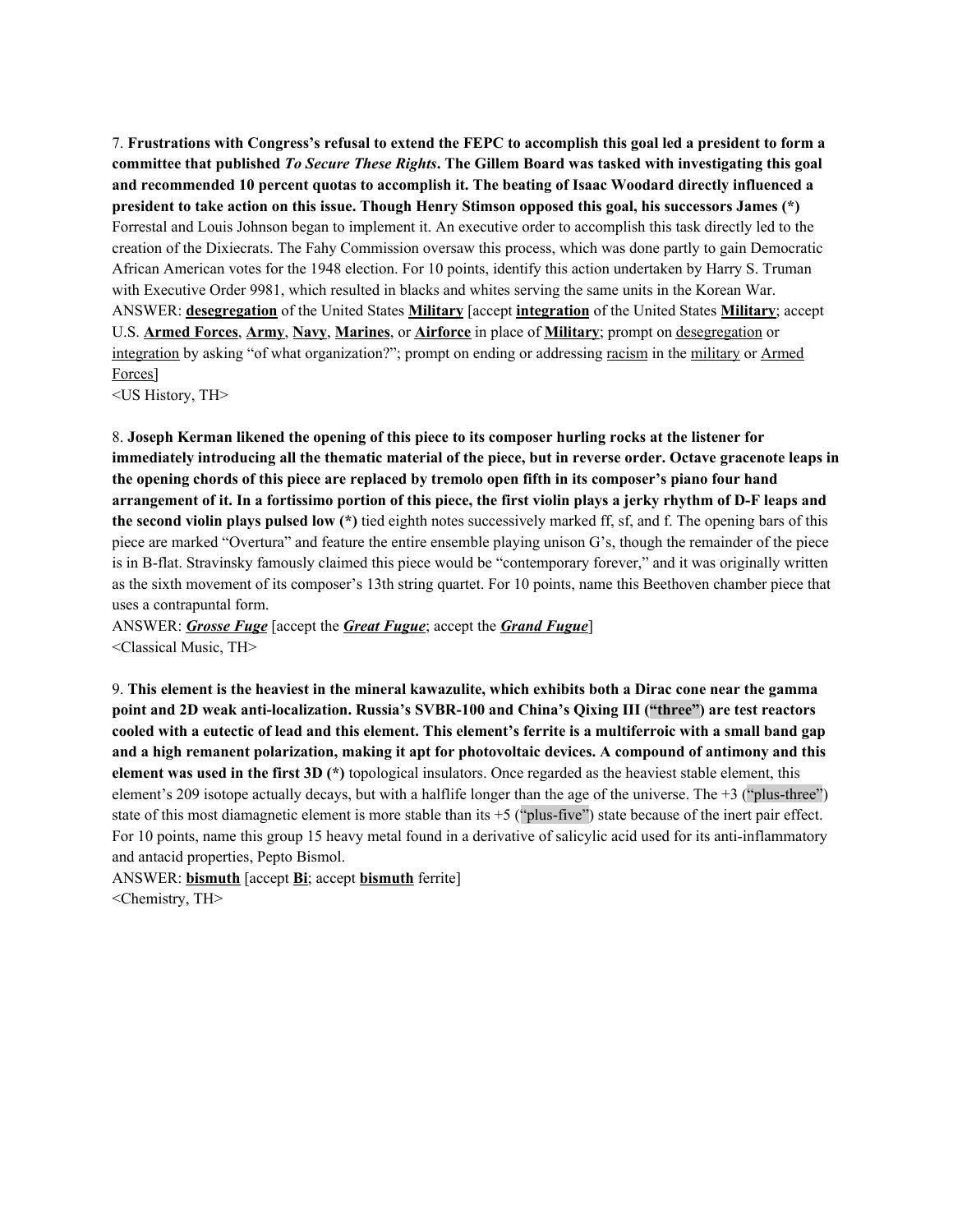10. A byword for this entity is the last word in a Nerina Rustomji study which relates how Muhammad interceded for his uncle Abu Talib. An al-Bukhārī hadith that personifies this entity has it asking Allah if there are "any more to come" before Allah stomps on it and shouts "Enough! Enough!" It's not the sun, but **an entity known as (\*)** *Nar as-samūm* pervades this entity. A passage that ends by describing this entity also mentions a "crushing blow" that turns humans to moths and mountains to wool; that passage is in Surah 101 or Al Qāri'ah. A group of 19 beings mentioned in surahs 66 and 74 are sometimes equated with the *zabaniyah* who inhabit this place. The zaqqum tree appears in this location, which is (emphasize) *contrasted* to a place usually likened to a garden replete with fruit. For 10 points, name this place where wicked people are sent following the Day of Judgment.

ANSWER: *jahannam* [accept Islamic or Muslim **hell**; accept **gehenna**; accept the **underworld**; prompt on Al-Nar until "*Nar as-samūm*" is read; prompt on the afterlife or afterworld; prompt on the fire] <Religion, TH>

11. **Barry Higman's history of this country's cuisine describes local comparisons of man to the "two-faced-ness" of a fruit featured in the obsolete dessert "Matrimony." Lorraine Washington created a rhyming fusion dish that mixed Italian cuisine with that of this country. Aphrodisiac qualities are attributed** to a goat-filled stew known as Mannish Water in this country, which is also the (emphasize) birthplace of a **coconut milk and (\*)** seafood soup called run down. The cassava flatbread *bami* is often served alongside the sauteed fruit arils that feature in this country's national dish, ackee and saltfish. Spanish influence in this country led to "pimento" being adopted as a local nickname for allspice, which is mixed with Scotch bonnet peppers to form a mixture essential to this island country's smoky cuisine. For 10 points, name this Caribbean country where jerk cooking originated.

ANSWER: **Jamaica** (The lead-in refers to the star-apple; the Lorraine Washington dish is rasta pasta.) <Geography, TM>

12. In a play titled for one of these people, the crossdressing Aspatia is presented with a tapestry of Ariadne and Theseus before provoking her ex-fiance to kill her in a duel. One of these people titles a play in which the virile Touchwood Senior impregnates Mrs. Kix while her husband is out riding horses. In a play named for one of these people, Evadne tells her new husband Amintor that she will never sleep with him, since she is secretly the king's mistress. In another play, one of these people gets sick after trying to cross the Thames to **escape the lecherous Walter Whorehound. This type of person titles a 1616 (\*)** Beaumont and Fletcher tragedy and a city comedy by Thomas Middleton about a "chaste" one of them "in Cheapside." For 10 points, give this term use to describe a virginal unmarried woman, which in a different context titles a Jean Genet ("zhuh-NAY") play about domestic workers.

ANSWER: **maid** [accept *The Maid's Tragedy*; accept *A Chaste Maid in Cheapside*; accept *The Maids* or *Les Bonnes*]

<Drama, TH>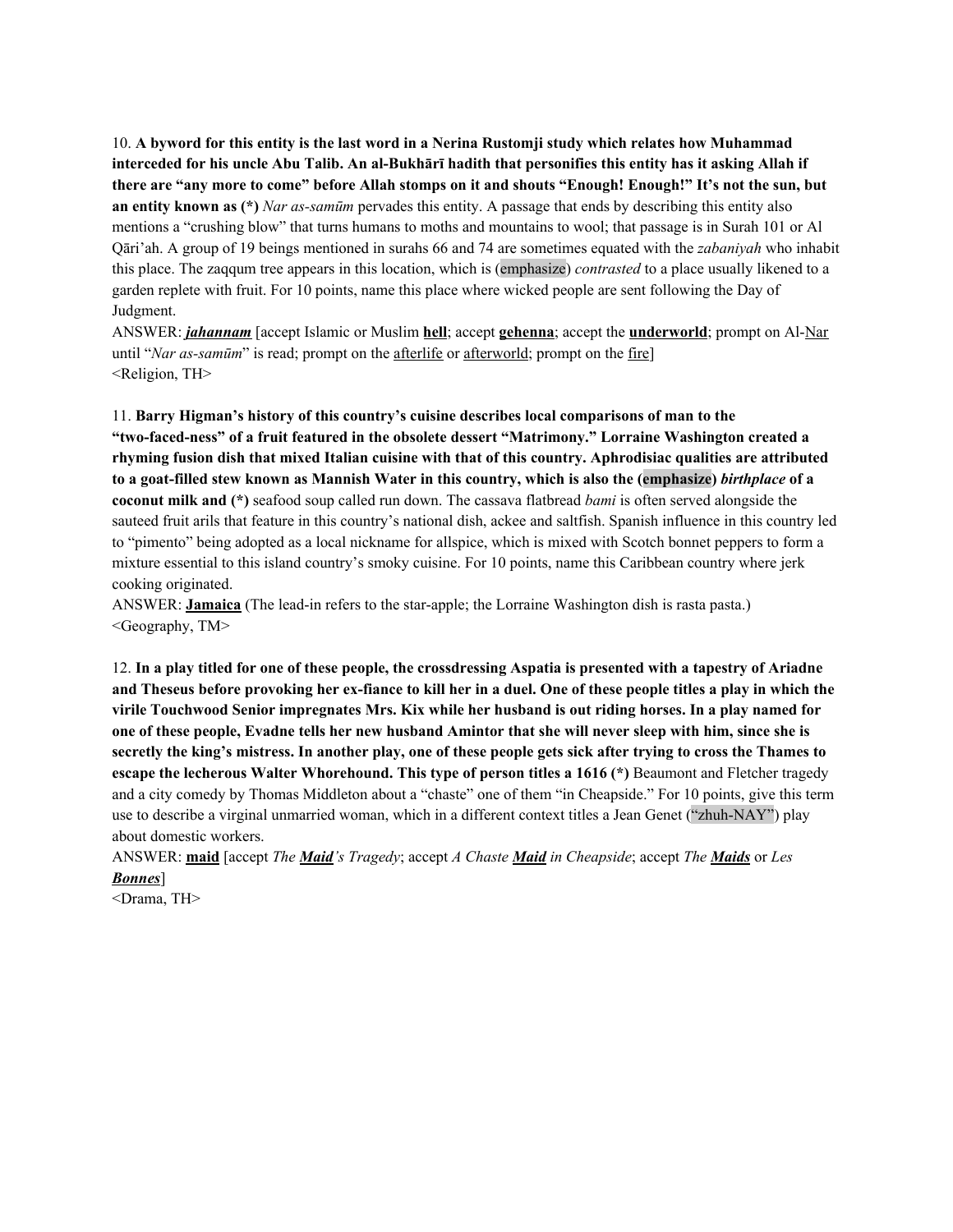13. People of this ethnicity founded the failed colony of Coro, which mostly focused on pearl gathering. An extremist group of people of this ethnicity attempted to form a commune north of Asunción in the 1880s and were led by the brother-in-law of a notable philosopher. This is the majority ethnicity of the village of La **Cumbricita and several other villages in the Calamuchita valley of (\*)** Argentina. A group of settlers of this ethnicity founded the town of Colonia Tovar in Venezuela. An explorer of this ethnicity is the subject of Andrea Wulf's book *The Invention of Nature*; that explorer of this ethnicity catalogued hundreds of New World plants and animals during a 1799 to 1804 scientific expedition and names the current off the Pacific coast of Chile. For 10 points, name this ethnicity of South American explorer Alexander von Humboldt. ANSWER: **German** [accept **Prussian**] (The extremely anti-Semitic leader in the second clue is Bernhard Förster,

brother-in-law of Friedrich Nietzsche.)

<World History, TH>

14. **Transient torsional stress during elevated transcription of this gene melts its far upstream element, or FUSE ("fuse"), allowing FBP to bind to FUSE, after which FIR binds, slowing down transcription. The BET ("B-E-T") inhibitor JQ1 downregulates transcription of this gene. Along with K-Ras and AR-V7, the intrinsically disordered product of this gene is the most studied "undruggable" cancer target. The product of** this gene is part of an interaction network with Mga, MNT, members of the Mad protein family, and Max. **The product of this gene is a basic helix-loop-helix leucine zipper (\*)** transcription factor that was used along with Oct3/4, Sox2, and Klf4 to create induced pluripotent stem cells by Takahashi and Yamanaka. This gene is translocated in the most common of Burkitt's lymphomas. For 10 points, give this member of a proto-oncogene family named for Avian myelo·cyto·matosis virus, whose name is frequently prefixed with a "c." ANSWER: *c-myc* ("mick")

<Biology, JS>

15. **Performance artist Signe Pierce digitally saturates photos of everyday environments with this (emphasize)** non-primary color, which is also the main hue of a photo Korean artist JeongMee Yoon took of her daughter. A woman feeds two birds of this color standing on a flower pot in a Louis Tiffany glass work. Paintings like *The Studio* **and** *City Limits* **by Philip Guston feature white-robed, KKK-like figures against environments of this color. Elsa Schaparelli's signature color was a (\*)** "shocking" hue of this color, which is also the hue of a paint developed by Stuart Semple in response to Anish Kapoor's monopoly on Vantablack. A portrait of Sarah Moulton wearing a dress of this color painted by Thomas Lawrence hangs opposite Thomas Gainesborough's *Blue Boy*. For 10 points, name this color of the dress worn by the central woman in Jean-Honoré Fragonard's *The Swing*. ANSWER: **pink** [accept hot **pink**; accept **rose**; accept **Pinkie**] (The Tiffany work is *Feeding the Flamingos*.) <Painting/Sculpture, TH>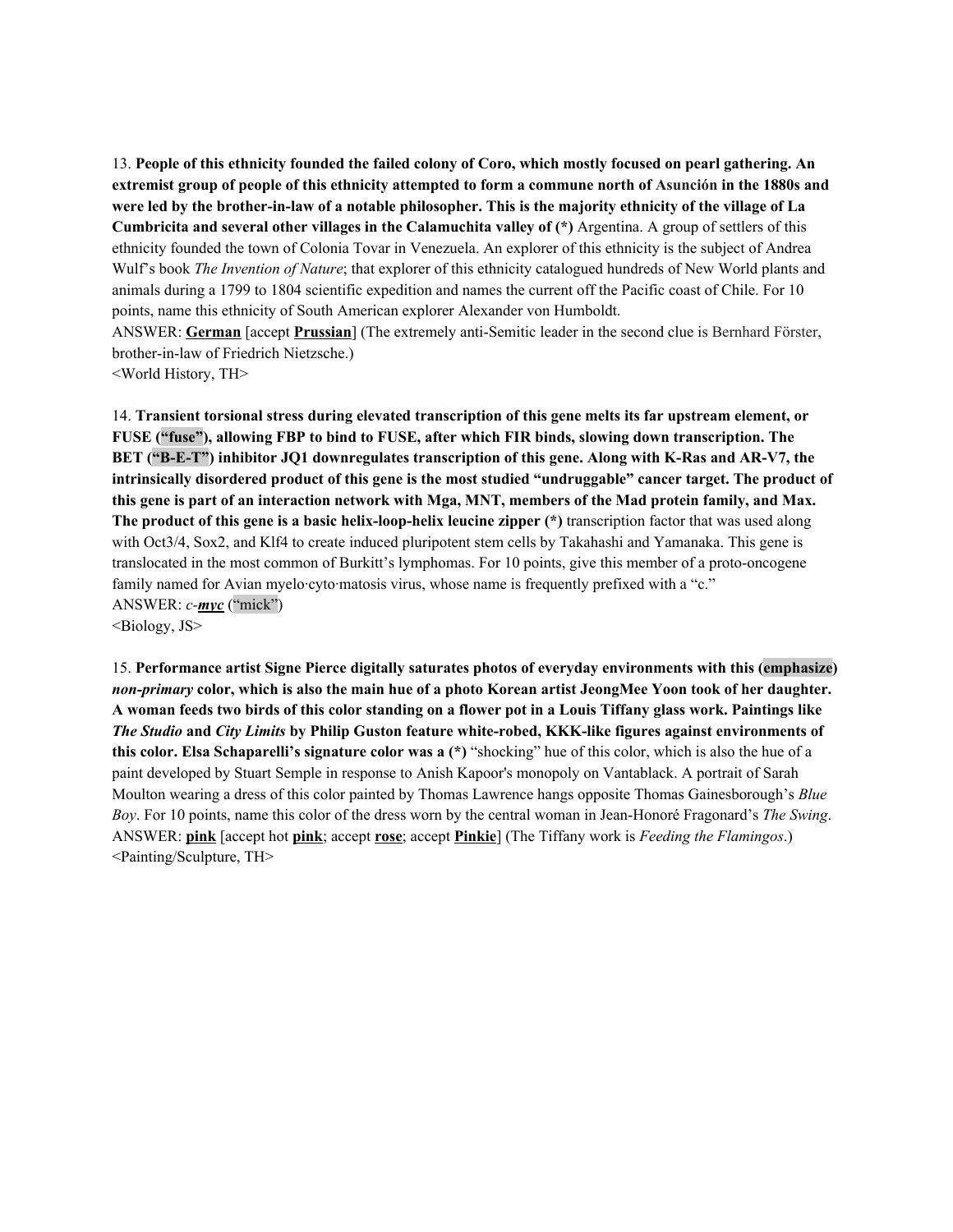16. In a 1996 film of this type, Hulk Hogan plays a bodybuilding supplement seller who changes professions after suffering amnesia. A convention devoted to these films whose first iteration was held in Edison, New Jersey in 2019 featured panelist Lacey Chabert, star of one that riffs on *Pride and Prejudice*. Holly Robinson Peete played the mayor in the town of Evergreen in a rare series of films in this genre to star Black **protagonists. Vanessa Hudgens played a high school teacher who meets a 14th-century (\*)** knight in one of a slate of these films produced by Netflix. A "countdown" block devoted to these films is regularly the most-watched October cable programming among women between the ages of 25 and 54. Three separate films of this type set in Vermont debuted on the Hallmark Channel in 2018. For 10 points, name this type of movie usually involving snow, Santa and white people falling in love.

ANSWER: **Christmas** movie [or **Christmas** romance films; prompt on holiday movie; prompt on Hallmark movies or romantic comedy or romcom or romances by asking "what event do those films center on?"] (The film in the leadin is *Santa with Muscles*; the convention is called Christmas Con.) <Pop Culture, MB>

17. **A study by Deborah Parker centering on these objects discusses women like Girolama Cartolari and Elisabetta Rusconi, who ran family workshops producing them. They're not gloves, but the Gravier family monopolized the circulation of these objects in 17th-century Rome and Genoa. The village of Pontrimoli in** the Apennines was a major peddling center for these objects. Giambattista Vico grew up in a shop selling **these objects in (\*)** Naples. "Golden" examples of these objects were used in vetting processes for new Italian nobility. The spread of these non-mechanical objects made the first "global village," according to a Marshall McLuhan work titled for one inventor's "galaxy." In the medieval period, these objects were reproduced in scriptoriums. For 10 points, the spread of what objects in the early modern period can be attributed to an invention of Johannes Gutenburg?

ANSWER: **book**s [accept **manuscript**s; accept **pamphlets**; accept **writing**s; accept *Libro d'Oro* or Golden **Books**; accept more specific answers like **novel**s, **romance**s, or poetry **collection**s] <Post-500 Euro History, TH>

18. A product of two bi-linears created from solutions to this equation can be rewritten as a sum over differently ordered bi-linear products with coefficients labeled S, V, T, A, and P using the Fierz identities. For a step potential and a particle with energy below  $V$  minus  $m$ , this equation strangely predicts that the **kinematic factor becomes negative, causing the reflection coefficient to exceed one. In momentum space, this** equation's Feynman propagator has the numerator: p-slash plus m. The term in this equation that acts on the **wave function is written as** *i* **times (\*)** gamma-superscript-mu times del-sub-mu minus *m*. Four-by-four alpha and beta matrices are used to write this relativistic extension of Schrödinger's equation whose solutions are written as two spinors ("spih-nerz"). For 10 points, what equation named for a British physicist predicted antimatter? ANSWER: **Dirac** equation (S, V, T, A, and P refer to products of the gamma matrices grouped by their transformation properties. The strange result about the reflection coefficient is the Klein paradox.) <Physics, LL>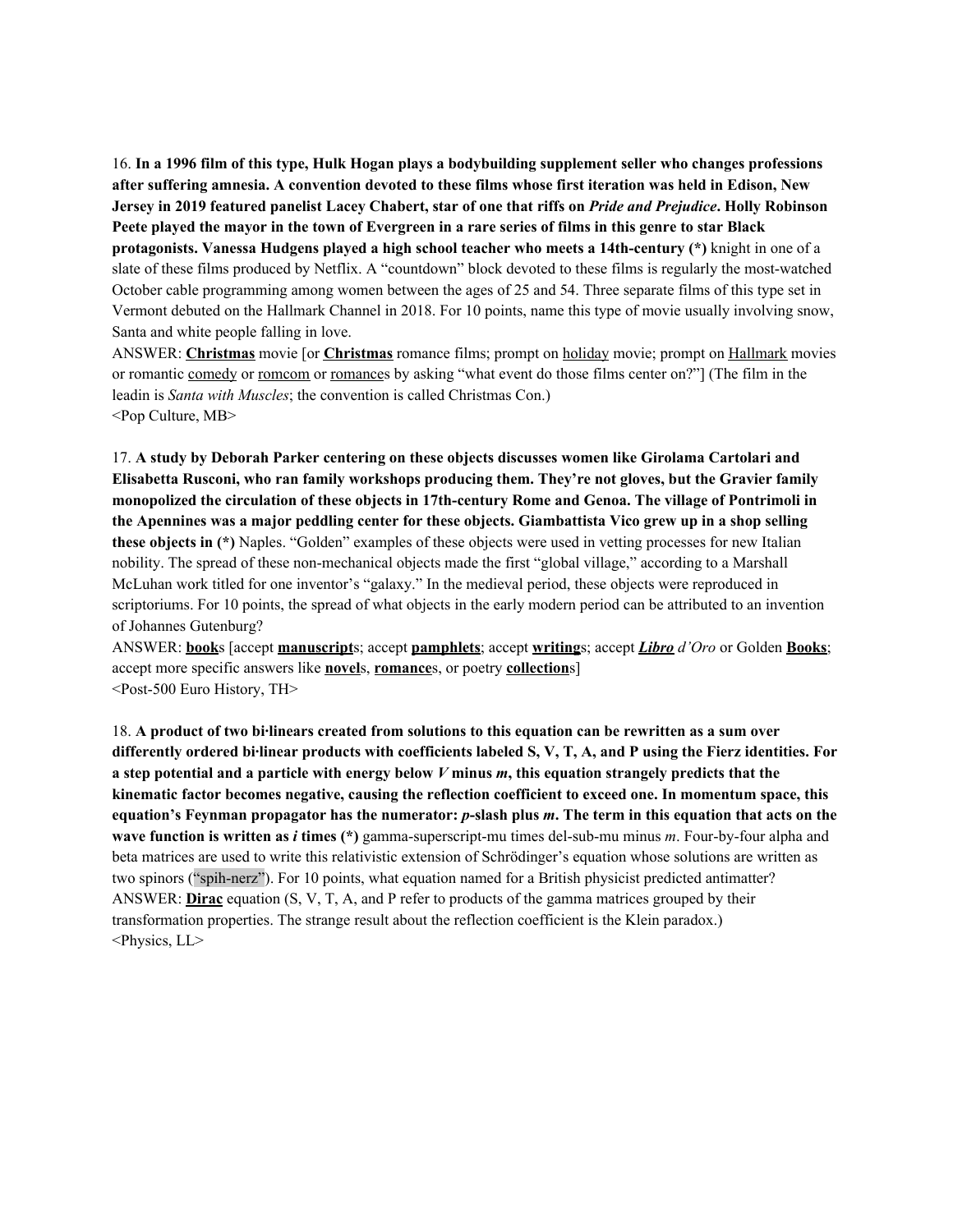19. **Photographers David Cicero and John Florea both took pictures of this person reading Walt Whitman's** Leaves of Grass within a year of each other. Eve Arnold captured this person on a rusty piece of playground **equipment reading Molly Bloom's soliloquy from** *Ulysses***. This person is surrounded by "the telephone dial-like ring of her destiny" in a nude portrait titled for her** *Metamorphosis* **by Robert Indiana. Another painting titled for this woman contains a candlestick that reflects the image of (\*)** James Dean; that *Vanitas* was painted by photorealist Audrey Flack. William Travilla designed a dress worn by this woman in a scene where her character has just seen the film *Creature from the Black Lagoon*. An iconic film still depicts this woman above a subway grate while on the set of *The Seven Year Itch*. For 10 points, name this actress who starred in films like *Gentlemen Prefer Blondes*.

ANSWER: Marilyn **Monroe** [or Norma Jean **Mortenson**] <Other Arts: Visual, MB>

20. A man wrongfully sent to death row inspired this author's poem stressing that "injustice [...] can walk in your living room" and that it was not "confined to Angola, Louisiana." This poet described a film directed by **"Attila the Haig" and produced by "Casper 'The Defensive' Weinberger" in a poem that ends by chanting** the line "this ain't really your life" and opens by stating "Mandate my ass." This poet evoked images of a (\*) "Red, Black and Green liberation jumpsuit" and "the giant in your toilet bowl" in a poem from *Small Talk at 125th and Lenox*. This poet stated his intent to send his "sister Nell's" medical bills by "airmail special" to the title character of a poem condemning the budget of the Apollo landings. This poet asserted that the title event of another poem "will not be brought to you by Xerox" and "will be no re-run," but instead will be "live." For 10 points, name this spoken word poet who wrote "Whitey on the Moon" and "The Revolution Will Not Be Televised." ANSWER: Gil **Scott-Heron** [prompt on Heron or Scott alone] (The poem describing the film is "'B' Movie.")  $\leq$ Poetry, AP $>$ 

21. Ren Radford traces legends about this figure back to a 15th-century German folktale of a similar figure who haunted the Berlin Palace. Patricio Lugan made a famous sighting of this figure along a creek near the town of Mora. This figure committed a pivotal action after being ignored by a man riding in a carriage with **several elegant ladies. Stories about this figure may have been inspired by the (\*)** Aztec figure of Cihuacōātl, who abandons Mixcoatl at some crossroads. This figure shares her name with a folk song popularized by Andres Henestrosa. In one version, a woman named Maria transforms into this white gown-wearing figure after committing an action to get revenge on her lecherous husband. For 10 points, name this figure from Latin American folklore, a woman cursed to eternally wander the earth and mourn the child she drowned.

ANSWER: La **Llorona** ("LAH yoh-ROH-nah") [accept The **Wailing Woman**; accept The **Cryer**; prompt on La Malinche by asking "what legendary figure is often conflated with La Malinche?"] <Mythology, TH>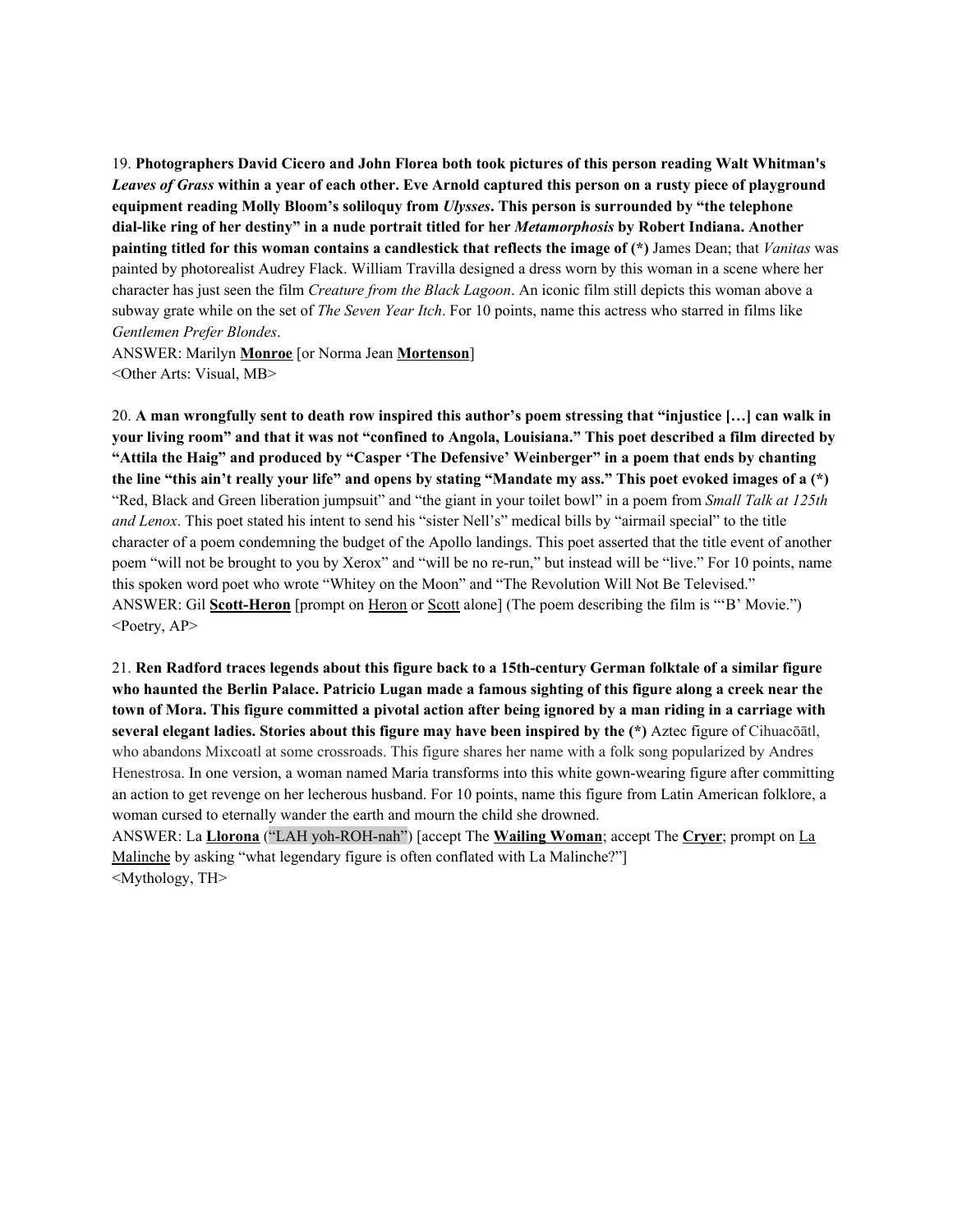22. **Noel Carroll provided an aesthetic theory of artworks described by this term in a book subtitled for** "paradoxes of the heart." In a 1980 book, one thinker claimed that this concept is the natural response to the breakdown of signification in the "symbolic order" when exposed to the "primal order," which blurs the line **between subject and object. A trilogy named for this concept and philosophy includes** *Starry Speculative* Corpse and In the Dust of this Planet; that series focusing on "cosmic pessimism" is by (\*) Eugene Thacker. One thinker examined her disgust and fascination with the miscele atop her milk in a book whose title contains this term. Julia Kristeva wrote about the concept of the abject in a book titled *Powers of [this concept]*. For 10 points, name this feeling of dread and fright associated with the fiction of writers like H. P. Lovecraft. ANSWER: **horror** [accept cosmic **horror**; accept *Powers of Horror*: *an Essay on Abjection*; accept *The Philosophy*

*of Horror*; accept *Pouvoirs de l'horreur. Essai sur l'abjection*; prompt on abjection until "abject" is read by asking "the abject subtitles a book whose title features what term?"]

<Philosophy, TH>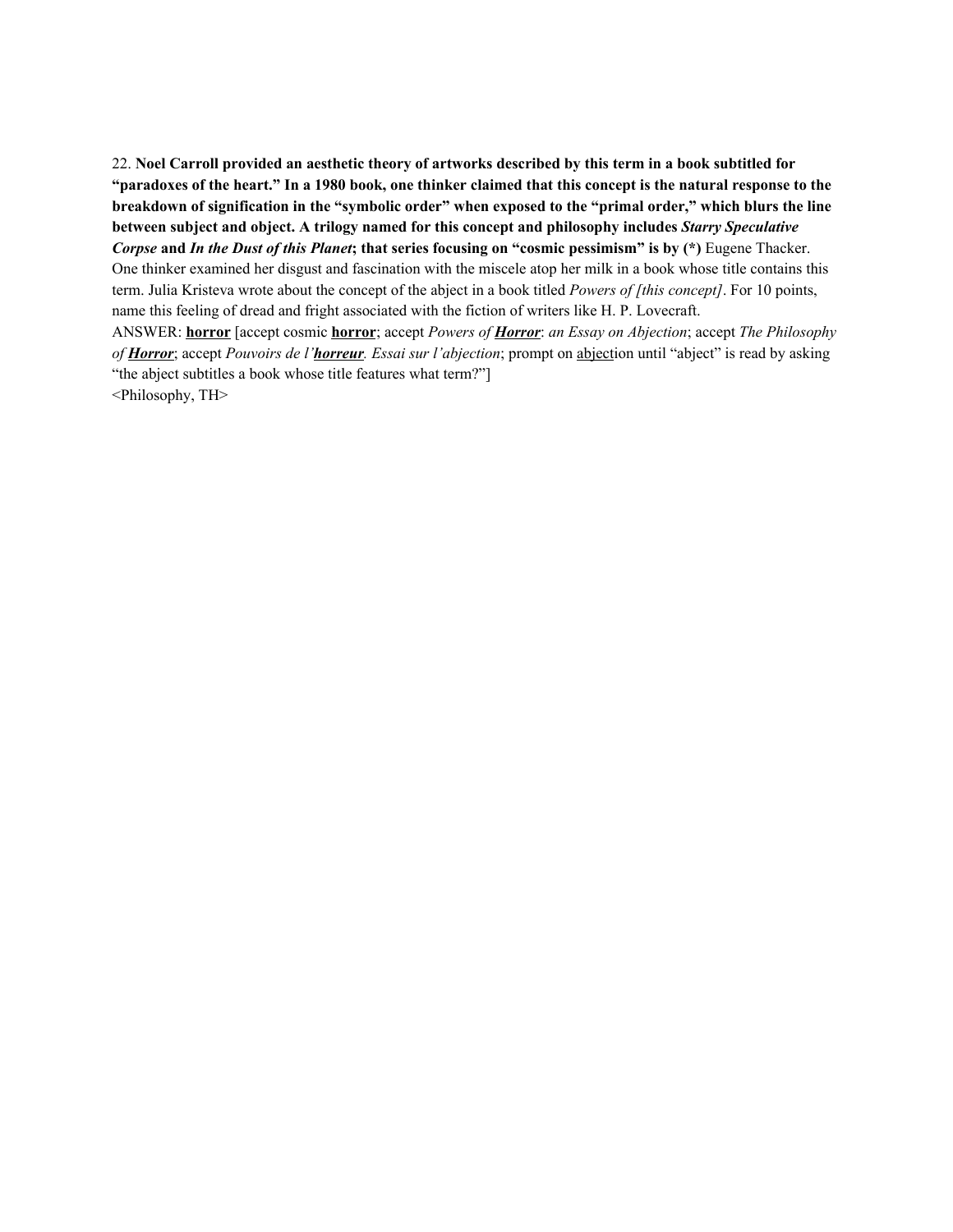#### Bonuses

1. The Six Masters of the early period of this dynasty include the flower painter Yun Shouping, landscape painter Wu Li and the "Four Wangs," all of whom were influenced by works of Dong Qichang, who worked in the previous dynasty. For 10 points each:

[m] Name this Chinese dynasty during which Individualist painters like Bada Shanren and Shitao used freer and more expressive brushwork than their peers of the Orthodox tradition.

ANSWER: **Qing** Dynasty

[e] Shitao's influential Qing-era painting *Reminiscences of Qinhuai* is named for and depicts one of these features along with a bowing mountain. A huge scroll painting by Zhang Zeduan depicts life along one of these features during the Qingming Festival.

ANSWER: **river**s [accept Qinhuai **River** or *Along the River During the Qingming Festival*]

[h] Another Qing-era painter, Gao Qipei, is best known for creating paintings using this atypical technique. Evidence of use of this technique can be seen in J.M.W. Turner's *Brook and Trees*, as he was fond of using this technique to alter his paintings.

ANSWER: **finger** painting [accept using the **finger**s or **hand**s to paint or alter a painting; accept painting **without** a **brush** or equivalents]

<Painting/Sculpture, TH>

2. Ultimate tensile strength is estimated as 0.35 times the Brinell hardness number, which is calculated from a test that does this action on a material. For 10 points each:

[m] Name this action carried out with a hardened steel ball in the Rockwell hardness test. Material hardness is usually determined with a scratch test or a test that performs this action.

ANSWER: **indent**ation [or **dent**ing; accept **penetration**; accept word forms of all answers]

[e] Ductile materials have a higher ultimate tensile strength than brittle materials, which undergo this process without much plastic deformation. This process occurs when stress causes a material to break.

ANSWER: **fracture** [accept **rupture**; accept word forms like **fracturing** or **rupturing**; prompt on cracking; prompt on failure; prompt on fatigue; prompt on cleavage]

[h] Fracture toughness, which measures a material's resistance to breaking after a crack appears, is measured using this materials test. This test's three point and four point types differ by the number of points used to apply the load. ANSWER: **flexural** test [or **flexure** test; accept **bend**ing test]

<Physics, JS>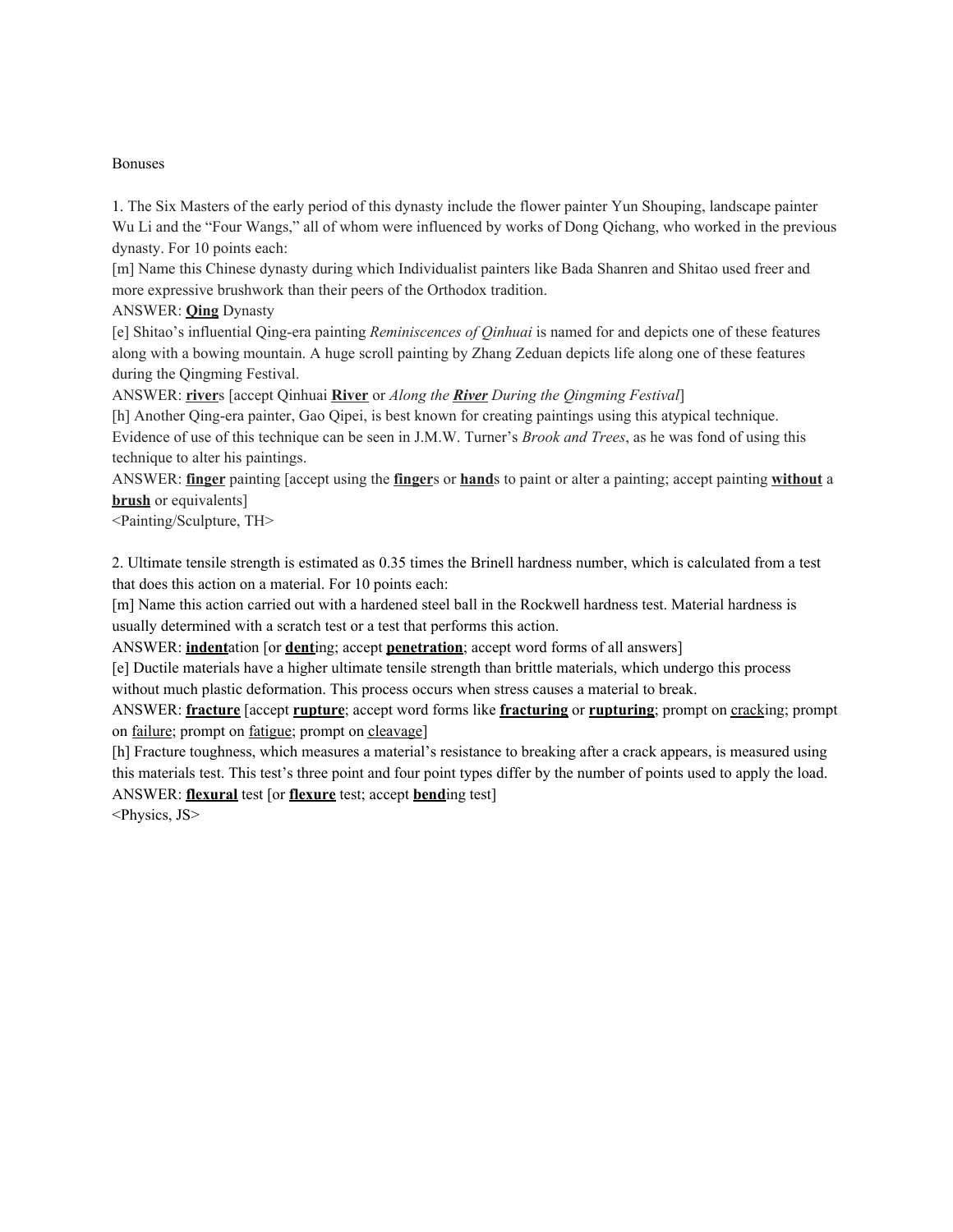3. The Marquess of Atholl quashed a Scottish uprising that coincided with this rebellion at the Battle of Muirdykes. For 10 points each:

[m] Name this rebellion defeated by the future Duke of Marlborough at Sedgemoor. The so-called "hanging judge," George Jeffreys, oversaw the Bloody Assizes that followed this rebellion.

ANSWER: **Monmouth** Rebellion [accept the **Pitchfork** Rebellion; accept the **Revolt of the West**; accept the **West Country** rebellion]

[e] The Monmouth Rebellion and Argyll's Rising attempted to overthrow this monarch after the failure of the Rye House Plot to assassinate him and his brother Charles II.

ANSWER: **James II** of England [or **James VII** of Scotland; prompt on James]

[h] Argyll's Rising was led by the chief of this clan. That chief of this clan was earlier convicted of treason and sentenced to death for refusing to swear the oath required by the Test Act, but fled to the Dutch Republic with John Dalrymple.

ANSWER: Clan **Campbell** [accept Archibald **Campbell**, 9th Earl of Argyll] <Post-500 European History, GP>

4. A character in this play adopts the "attitude of Rodin's 'The Thinker'" several times, including while reading a speech by "Senator Queen" in a jail cell whose bars he bends in anger. For 10 points each:

[m] Name this play whose protagonist, the engine stoker Yank, is rejected by a political organization after he suggests blowing up all the steel in the world with dynamite. This play ends with Yank being killed by a gorilla. ANSWER: *The Hairy Ape*

[e] While working as a ship worker like the protagonist of his play *The Hairy Ape*, this author joined the IWW, which he represented as the "Movement" in his play *The Iceman Cometh*.

ANSWER: Eugene **O'Neill** [or Eugene Gladstone **O'Neill**]

[h] In the first act of *The Iceman Cometh*, Joe delivers a bit contrasting these two types of people. According to Joe, one of these types of people never works, drinks heavily, and blows any money he does get on bombs, while the other type occasionally gets a job, but is obligated to split his wages with you, fifty-fifty. Name both. ANSWER: **socialist**s AND

# **anarchist**s

<Drama, AP>

5. Theravāda Buddhists may employ this practice for specific purposes like passing a test and protection from snake bites, but this practice cannot be used to remedy illness related to past *karma*. For 10 points each:

[h] Name this type of protective chanting of short Pāli texts performed by Southern Buddhists. Popular texts that provide the "safety-runes" of this practice include the *Mangala Sūtta* and the *Ratana Sūtta*.

ANSWER: *parrita* [prompt on *dharani* by asking "what is the Pāli language term?"]

[e] Though any lay person can gain boons from chanting the *parritas*, it is considered more effective if these people do so on behalf of a layperson. These people make up the Sangha.

ANSWER: (Theravāda) Buddhist **monk**s [or *bhikkhus*; accept Buddhist **nun**s; accept *bhikkhunīs* or *bhikshunīs*] [m] After a monk or nun says a *parrita* on behalf of a lay person, they are given one of these objects as a reminder of the *parrita*'s protective power. In the Hindu *upanayana* ("ooh-puh-NAY-uh-nuh") ceremony, a boy is required to wear one of these objects after being awarded one by a guru.

ANSWER: a **thread** [accept **cord**; accept **string**; accept **yarn**; accept *yajñopavīta* or **janeu**] <Religion, TH>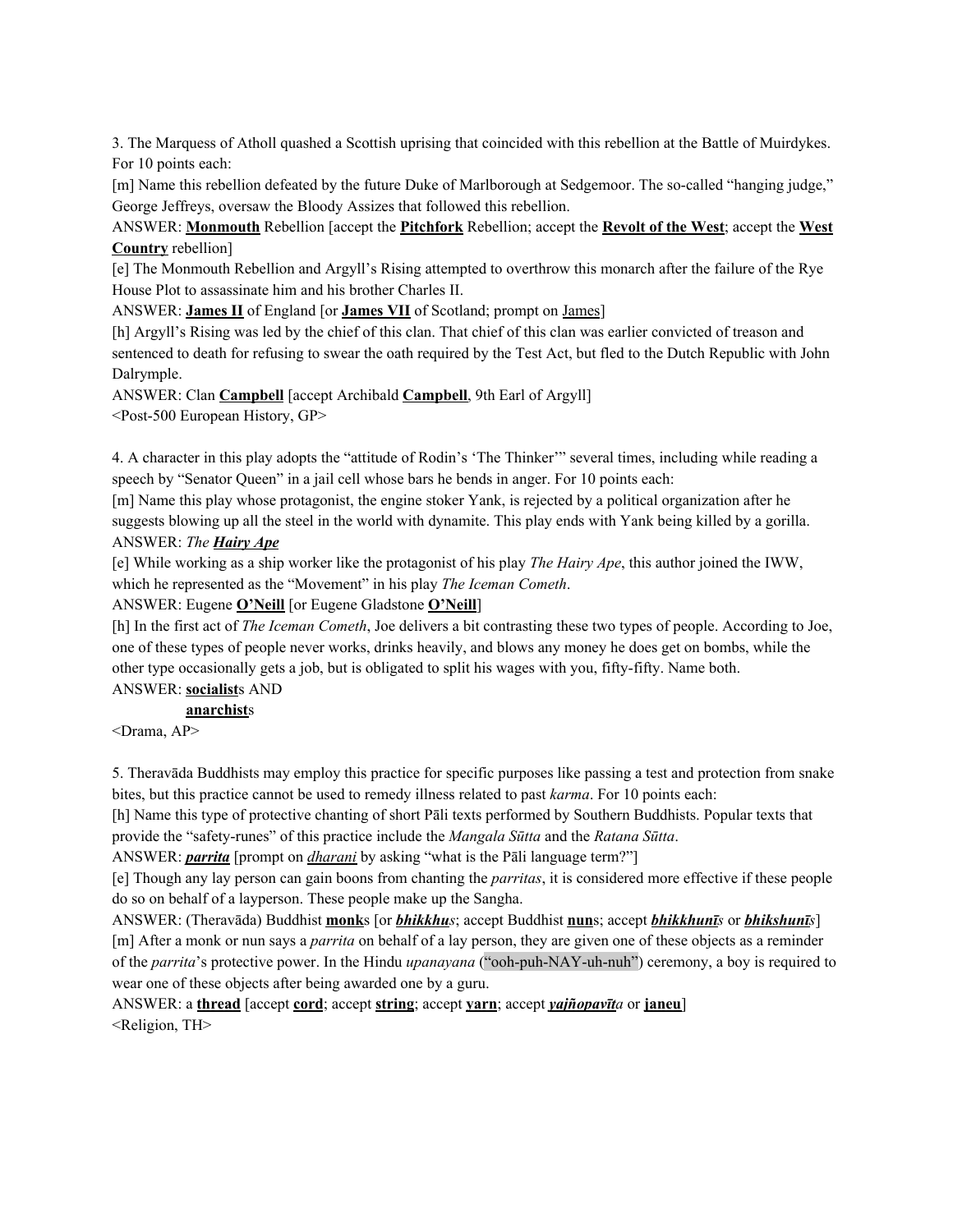6. These documents name an 1967 scandal during the Harold Wilson administration, in which the *Daily Express* refused to censor a Chapman Pincher article. For 10 points each:

[h] Name this type of document issued by the government of the U.K. that requests that journalists do not publish on topics relevant to national security. In 2013, one of these documents was issued requesting that media outlets not report on the U.S.'s PRISM surveillance program.

## ANSWER: **D-Notice**s [accept **DSMA-Notice**; accept **DA-Notice**; accept **Defence and Security Media Advisory Notice** or **Defence Advisory Notice** or **Defense Notice**]

[m] In 2018, two D-Notices were issued to protect MI6 after this Russian double agent and his daughter Yulia were poisoned with Novichok in Salisbury.

ANSWER: Sergei Viktorobich **Skripal** [accept **Skripal** affair]

[e] In 2010, the Cameron administration issued several D-Notices concerning damning documents published on this website, currently edited by Kristinn Hrafnsson and formerly directed by Julian Assange.

## ANSWER: **WikiLeaks**.org

<Zeitgeist, TH>

7. A poem compares this author to Nisus who "fell upon the slippery place" and calls him "Marcellus of our tongue." For 10 points each:

[h] Name this poet who wrote the Juvenalian satires "Against the Jesuits" and "Upon a Woman Who by Her Falsehood and Scorn Was the Death of My Friend." A 1684 elegy written (emphasize) *about* this poet calls him "too little, and too lately known."

ANSWER: John **Oldham** ("OLD-um") [accept Mr. **Oldham**; accept "To the Memory of Mr. **Oldham**"] [e] "To the Memory of Mr. Oldham" was written by this English poet who also wrote *Absalom and Achitophel* and *Mac Flecknoe*.

ANSWER: John **Dryden**

[m] The fourth-to-last line of Dryden's "To the Memory of Mr. Oldham" employs this three-word phrase common in elegies. The Latin form of this three-word phrase closes Catullus 101. You may give either the Latin or English version of this phrase.

## ANSWER: "**hail and farewell**" [or *ave atque vale*]

<Poetry, TH>

8. Scaffolds used in tissue engineering typically include ligands from this structure in an attempt to provide the correct molecular cues to cells. For 10 points each:

[m] Name this structure containing many proteo·glycans, and adhesion proteins like fibro·nectin and laminin. ANSWER: **extracellular matrix** [or **ECM**]

[h] Scaffolds can be built from natural ECM after decellularization, which can be done physically using supercritical CO2, high hydrostatic pressure technology, or this process. In the lab, aliquoting limits the damage induced by performing this process many times.

ANSWER: **freeze-thaw** cycles [accept descriptions of repeated **freezing** and **thawing**]

[e] Hydroxy·apatite and tricalcium phosphate are used as scaffold materials when engineering this hard organ. A tissue in this organ produces red and white blood cells.

ANSWER: **bone** [accept **bone** marrow]

<Biology, JS>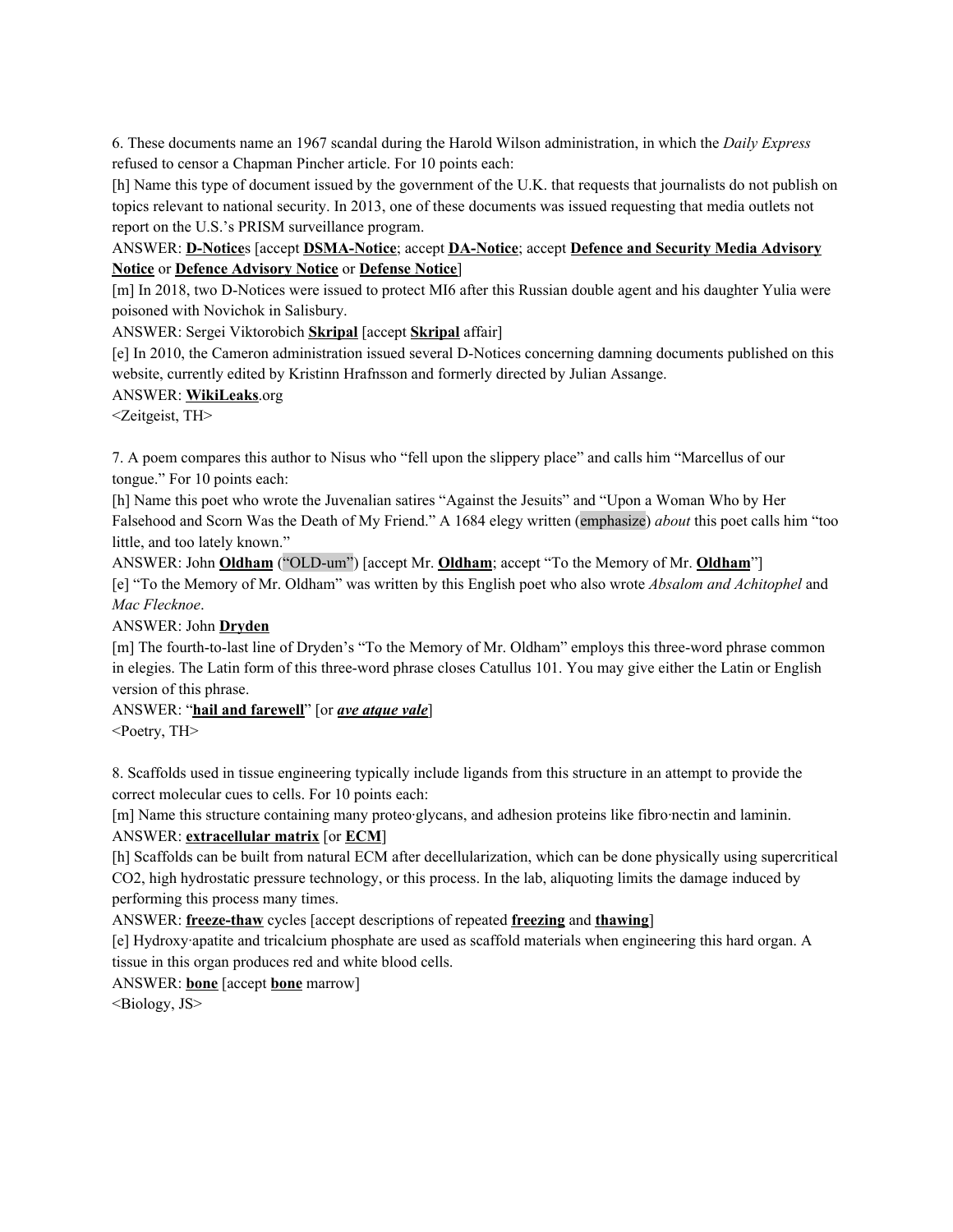9. A series of papers published in the early 1990s by Bikhchandani, Hirshleifer, and Welch outline how these situations lead to herd behavior. For 10 points each:

[h] Name these situations studied in behavioral economics, in which personal signals by those in positions of authority lead to propagations of similar decisions throughout a social network. Strategic imitation in financial markets and geographically-regional health care patterns are usually cited as examples of this phenomenon. ANSWER: **information cascade**s

[m] Models of information cascades assume individuals have this two-word property, which states that they will make decisions based on information they observe, though that information may not be complete or correct. ANSWER: **bounded rationality** [or **boundedly rational**; prompt on partial answers]

[e] Information cascade models also make use of this key theorem from probability theory, which states that the conditional probability of A given B equals the conditional probability of B given A time the probability of A over the probability of B.

ANSWER: **Bayes**' theorem [or **Bayes**' rule; or **Bayes**' law; accept **Bayes**'s in place of **Bayes**'] <Social Science: Economics, TH>

10. A participant in this event reportedly threw five thousand dollars on the floor of another alleged participant's hotel room after he refused to be involved in it. For 10 points each:

[e] Name this event that led to the Cincinnati Reds winning a world championship and eight men being banned from professional baseball. After this event, the *Chicago Daily News* ran the now-famous headline "Say it ain't so, Joe." ANSWER: the Chicago **White Sox** throwing/fixing the **1919 World Series** [accept the **Black Sox Scandal** or other descriptive answers relating to the **White Sox** or **Black Sox** throwing the **World Series**; prompt on throwing or fixing the World Series by stating "either give the year or the team involved."]

[h] The alleged mastermind behind the fix was this Jewish mobster and bootlegger who mentored Lucky Luciano and was killed in New York City in 1928 over poker debts.

#### ANSWER: Arnold **Rothstein**

[m] During prohibition, Rothstein frequently allied himself with bootlegger and former sheriff Enoch Johnson, who ran a political machine in this city. The Abscam sting involved investments by the Abdul family into institutions based in this city.

#### ANSWER: **Atlantic City**, New Jersey

<US History, WG>

11. Duke Ellington popularized this instrument's use in the swing era with a song named for a player of it named Joe, and it was played in the ragtime era by the Italian virtuoso Pietro Frosini. For 10 points each:

[e] Name this bellow-driven instrument that features prominently in polka, zydeco, and tango music. This class of instrument features button key and piano key variants.

ANSWER: **accordion** [accept button **accordion**, chromatic button **accordion**, diatonic button **accordion**, piano **accordion**; accept **concertina** or **bandoneon**; accept **squeezebox**]

[m] Accordions often feature in klezmer performances of this Israeli folk song often played at Jewish weddings and *bat* or *bar mitzvahs*. This song entreats listeners to "awake, awake, my brothers" or "*Uru, uru ahim*."

ANSWER: "**Hava Nagila**" [accept "**Let's Rejoice**" or "**Let Us Rejoice**"]

[h] A pair of Austrian brothers with this surname name a type of chromatic accordion played in a style of Viennese chamber music named for them. Those brothers with this surname also sometimes name the two-necked contra guitar popular in 19th-century Austrian folk music.

ANSWER: **Schrammel** Brothers [or Josef and Johann **Schrammel**; accept **Schrammelmusik**; accept **Schrammel** accordion or **Schrammel** guitar]

<Other Arts: Auditory, TH>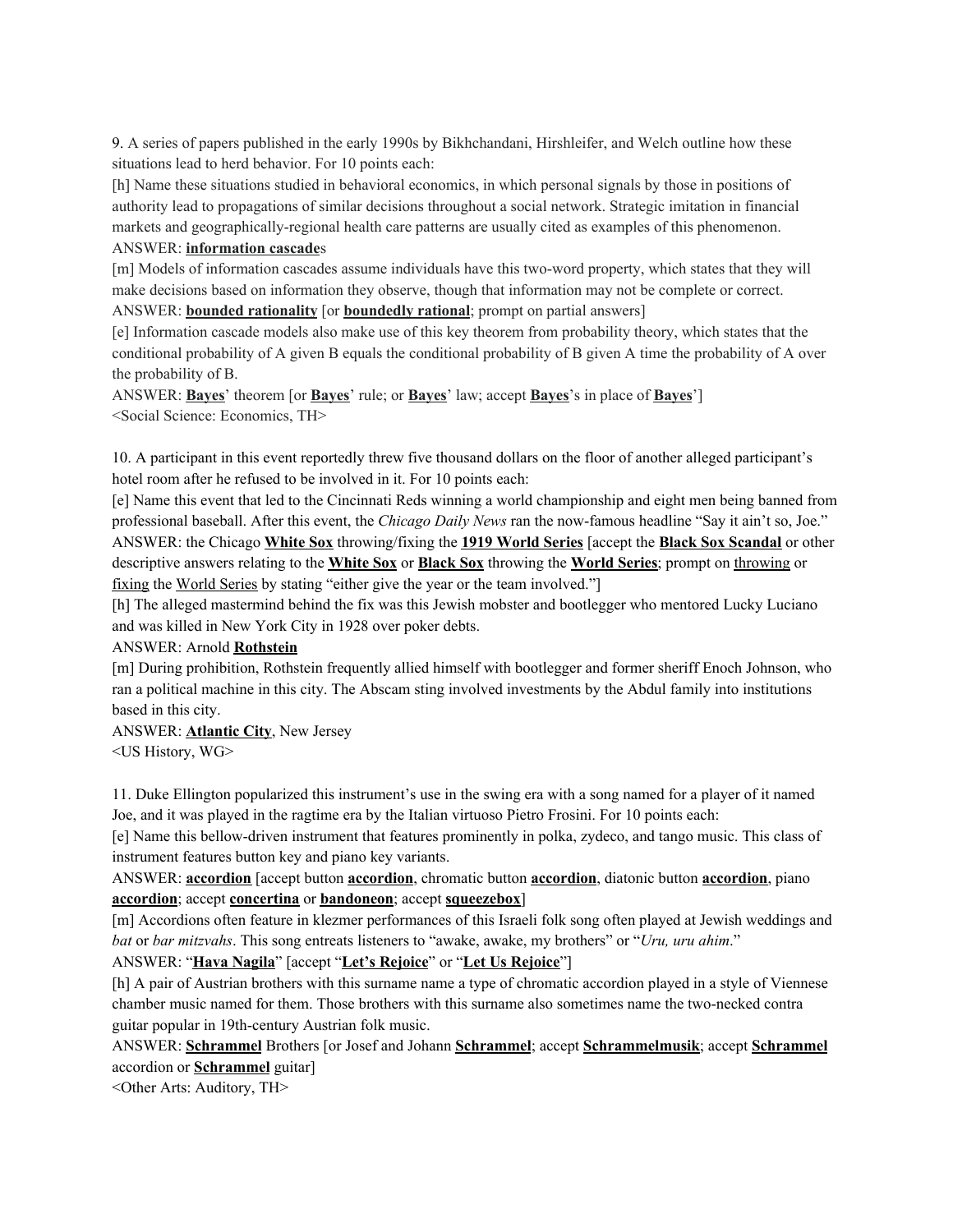12. This historian's seminal work is an economic study of the role that Black slavery and the slave trade played in the accumulation of capital that financed the Industrial Revolution in Britain. For 10 points each:

[m] Name this West Indian historian whose book *Capitalism and Slavery* was published in 1944, six years after he received a Ph.D. from Oxford. He later became the first Prime Minister of Trinidad and Tobago.

### ANSWER: Eric **Williams** [or Eric Eustace **Williams**]

[h] This communist born in Trinidad and Tobago wrote an essay critiquing the white chauvinism of the CPUSA. The book *Left of Karl Marx* details the life of this Black radical woman, who founded the *West Indian Gazette and Afro-Asian Caribbean News* while living in the U.K.

ANSWER: Claudia **Jones** [or Claudia Vera **Cumberbatch**]

[e] Another Trinidadian historian is C. L. R. James, who analyzed this revolution in his book *Black Jacobins*. Toussaint Louverture and Jean-Jacques Dessalines were leaders of this revolution.

ANSWER: **Haitian** Revolution

<Historiography/Archaeology, JS>

13. In a 2012 *Guardian* article on this novel, Julian Barnes describes his "regret" that the location of a mysterious château where a main character dances with a girl during a masked ball is eventually revealed. For 10 points each: [h] Name this novel by Alain-Fournier ("ah-LAN foor-nee-AY"). F. Scott Fitzgerald's *The Great Gatsby* was likely inspired in both title and plot by this novel, particularly its title character's relationship to its narrator François. ANSWER: *Le Grand Meaulnes* ("luh grawn mohn") [or *The Wanderer*; or *The Lost Domain*; or *The Lost Estate*; or *The Big Meaulnes*; or *The Land of the Lost Contentment*]

[e] Both *Le Grand Meaulnes* and this Gustave Flaubert novel open with a boy arriving at a new school, though in this novel he is mocked for his weird hat. In this novel, that boy grows up to be a doctor who marries the title character, Emma.

## ANSWER: *Madame Bovary*

[m] This character decides not to read a copy of *Le Grand Meaulnes* he stole from a Hollywood stall. Instead, he "reads the American landscape" on a bus where he encounters "the cutest little Mexican girl," who takes him cotton-picking.

ANSWER: **Sal Paradise** [accept either underlined name] (He is the protagonist of Jack Kerouac's *On the Road*.) <Long Fiction, AP>

14. This situation is alternatively named for the 1st-century thinker Agrippa the Skeptic or for Jakob Friedrich Fries, who broke it down into dogmatic, psychological and regressive parts. For 10 points each:

[h] Name this situation from epistemology named by Hans Albert for an 18th-century literature character. It asserts that knowledge is impossible because all justification must either be an infinite regress, a circular argument, or be based on an unjustified axiom.

ANSWER: **Munchhausen**'s **trilemma** [prompt on partial answers; prompt on Agrippan trilemma or Agrippa's trilemma; prompt on Fries trilemma]

[m] This epistemological position embraces the axiomatic branch of Maunchhausen's trilemma contra coherentism, which claims knowledge can come from circular justification. This epistemological theory defended by Moritz Schlick is commonly analogized to a "pyramid" where justified knowledge rests on infallible basic axioms. ANSWER: **foundational**ism [accept **foundationalist** theory of justification]

[e] In foundationalist theories of knowledge, justifications between beliefs can be linked using this "top-down" form of logic, which contrasts with the "bottom-down" approach of inductive logic.

ANSWER: **deductive** logic [accept word forms like **deduction**]

<Philosophy, TH>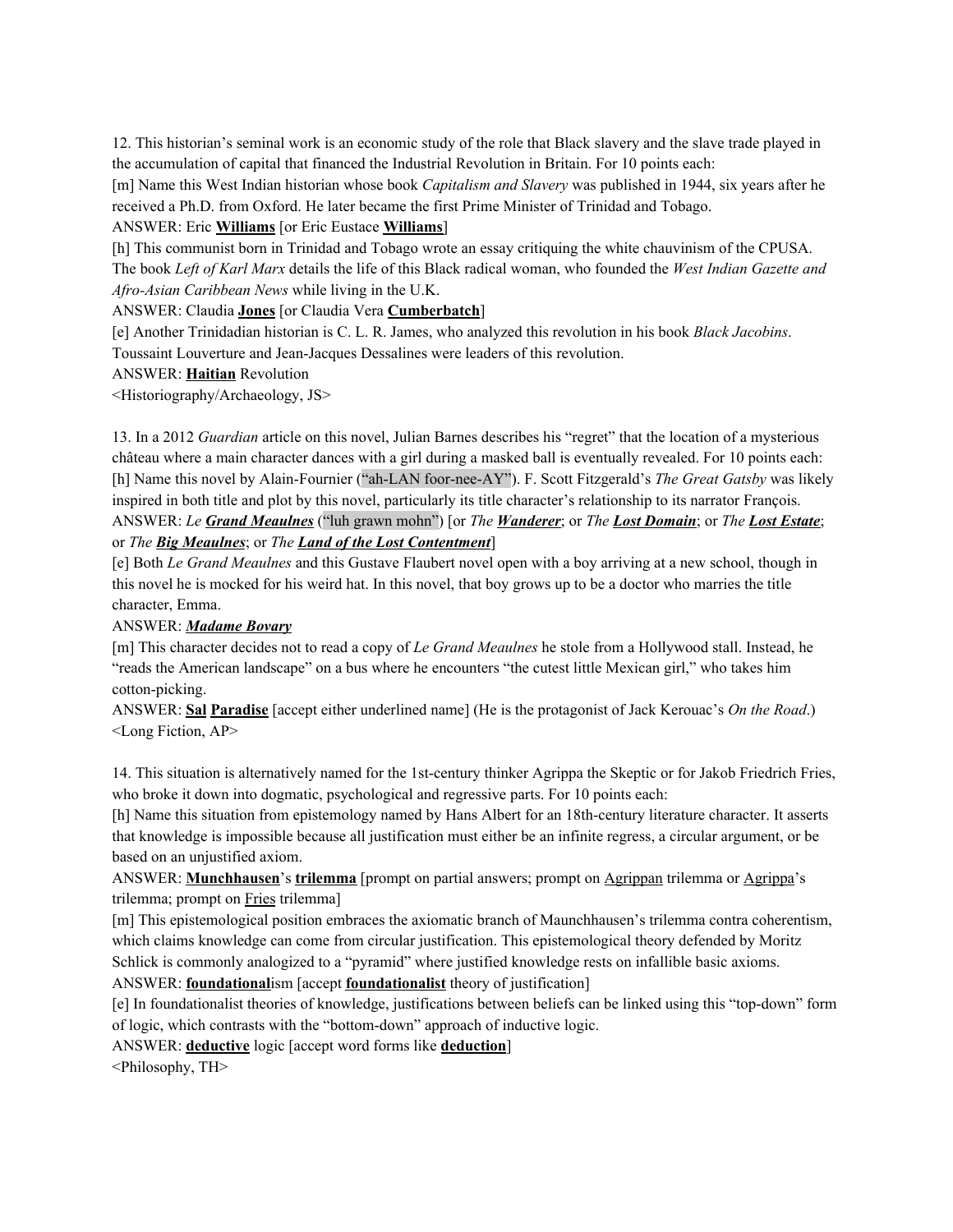15. Akun Island in the Aleutians contains a beautiful example of columnar jointing, which are purely hexagonal columns present in these objects. For 10 points each:

[m] Name these objects that, depending on how they form, have textures like vesicular, pegmatitic and porphyritic. ANSWER: **igneous rock**s [accept **basalt**s; accept **flood basalt**s; accept **volcanic rock**s; prompt on rocks] [e] Scoria, which is used for Taco Bell landscaping, and this rock are the most well-known igneous rocks with a vesicular texture. This lightweight, abrasive rock is used cosmetically to remove excess skin.

#### ANSWER: **pumice**

[h] Plagioclases in igneous rocks often possess the patchy form of this property, in which irregularly shaped corroded cores are surrounded by more sodic plagioclase. Microprobe point traversals are used to study this property of a mineral, which describes how chemical properties, and thus optical properties, change from core to rim. ANSWER: **zoning** [accept optical **zoning**; accept chemical **zoning**]

<Other Science: Earth Science, TH>

16. These objects both title and inspired Takashi Yoshimatsu's opus 67 piano concerto. For 10 points each: [e] Name this type of object that is also the subject of the Japanese folk song "Sakura, Sakura." The Korean national anthem "Arirang" is inspired by the story of two lovers picking some of these objects.

ANSWER: **flower**s [accept cherry **blossom**s; accept *Memo Flora*; accept **camellias**]

[m] This Japanese composer likened his music to the stillness of grass and flowers. This composer integrated Western and Japanese classical music styles in his piece *November Steps*, written for biwa, shakuhachi, and orchestra.

ANSWER: Tōru **Takemitsu**

[h] This other Japanese composer included his piece "A Flower is Not A Flower" on his album *Playing the Piano*. He also composed the albums *async* and *Thousand Knives*.

ANSWER: Ryuichi **Sakamoto**

<Classical Music, TH>

17. Since the 16th century, figurines caricaturing Moorish or North African turban-wearing men with their mouths wide open called "gapers" were traditionally displayed outside these businesses in the Netherlands. For 10 points each:

[e] Name these businesses. Whereas a green cross in the United States usually signals a marijuana dispensary, in continental Europe it symbolizes these businesses, which are also represented by the "Rx" symbol.

ANSWER: **pharmacies** [or **drugstore**s; or **apothecaries**; accept **chemist**s]

[m] In June 2020, Dutch Prime Minister Mark Rutte stated that he considers the portrayal of this other Dutch traditional figure to be a racist practice. Individuals portraying this sometimes-Moorish figure rub soot on their face on St. Nicholas's Eve.

ANSWER: **Zwarte Piet** ("peet") [or **Black Pete**r; or Swarte **Pyt**; or Swart **Pete**; prompt on Piet or Peter] [h] Moor's heads are also a common motif in heraldry. Moor's heads with this specific feature are displayed on the current flags of Corsica and Sardinia, facing left and right respectively. It is not being bearded or wearing an earring. ANSWER: being **bandage**d [or wearing a **headband**, **kerchief**, or **bandana**; accept **blind**ed; accept **blindfold**ed] <Geography, AP>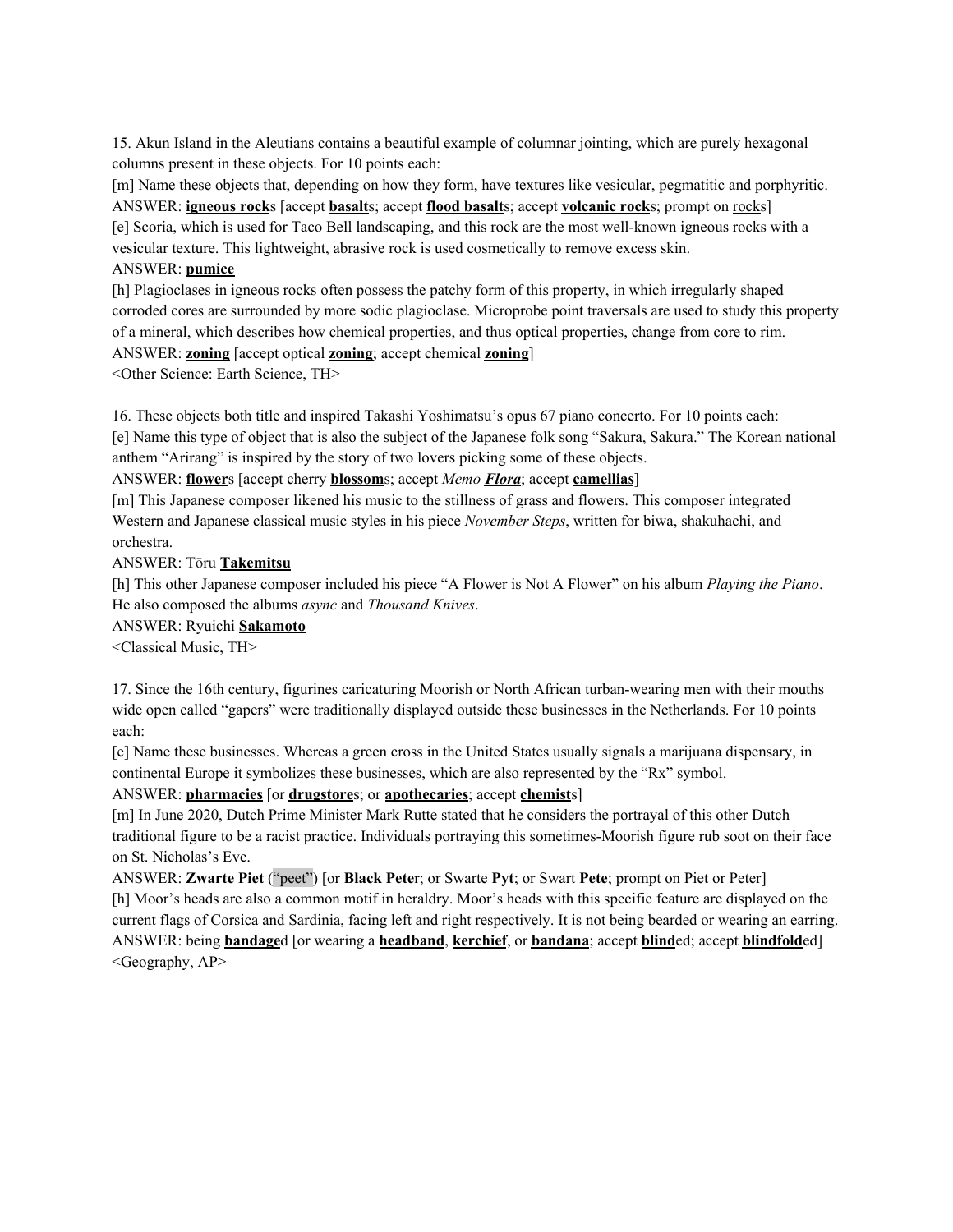18. Answer the following about Japanese clans that were thorns in the sides of the Great Unifiers, for 10 points each: [h] A fortification called "[this clan] Maru" repelled all of Tokugawa's assaults during the siege of Osaka. Fifteen years earlier, members of this clan halted Tokugawans at Ueda Castle.

ANSWER: **Sanada** clan [or **Sanada**-shi]

[e] This first unifier of Japan almost died when an Azai clan samurai charged his tent at the Battle of Anegawa. A Japanese poem says that "[this man] pounded the rice / Hideyoshi baked the cake / and Tokugawa ate it." ANSWER: **Oda** Nobunaga [reject "Nobunaga"]

[m] Although Takeda Shingen bested Tokugawa at the Battle of Mikatagahara, Takeda Katsuyori's cavalry was decimated by tanegashima guns wielded by troops under Tokugawa and Oda at this battle. Okudaira Sadamasa changed his name to Nobumasa after this 1575 battle near the namesake castle.

ANSWER: Battle of **Nagashino** [accept **Nagashino** castle]

<World History, KN>

19. Answer these questions about books inspired by James Joyce's *Ulysses*. For 10 points each:

[m] Both Jacob Appel's novel *The Biology of Luck* and Sheila Callaghan's play *Dead City* retell *Ulysses* in this non-Dublin city. A series of novels consisting of *City of Glass*, *Ghosts,* and *The Locked Room* take place in this city. ANSWER: **New York** City [accept **NYC**; accept *The New York Trilogy* by Paul Auster]

[h] This African American author's 1,100-page novel *Divine Days* has a structure based on *Ulysses*. Toni Morrison championed this author's novels *There is a Tree More Ancient Than Eden* and *The Bloodworth Orphans*. ANSWER: Leon **Forrest** [or Leon Richard **Forrest**]

[e] This author recalled reading *Ulysses* with "spasms of wonder" in one of her notebooks and drew on its "Wandering Rocks" section in her novel *Mrs Dalloway*.

ANSWER: Virginia **Woolf**

<Other Literature, TH>

20. The Inuit group and the Norse group contain irregular examples of this group of objects. For 10 points each: [e] Name this group of more than eighty astronomical objects that includes Iapetus, Rhea, Encleadus, and Titan. ANSWER: **moon**s of **Saturn** [accept natural **satellite**s of **Saturn**; prompt on moons or satellites with "orbiting what planet?"]

[m] Like all irregular moons, the irregular moons of Saturn have a large value for this quantity. In the denominator of the equation describing an elliptical orbit, this quantity multiplies the cosine of the true anomaly.

## ANSWER: **eccentricity**

[h] The large abundance of methane in Titan's atmosphere despite its constant photochemical destruction is thought to be due to this process. Hydrothermal fluids react with ultramafic silicate minerals in this geochemical process that produces hydrogen, which could go on to react with carbon grains, forming methane by a Fischer–Tropsch reaction. ANSWER: **serpentinization**

<Other Science: Astronomy, TH>